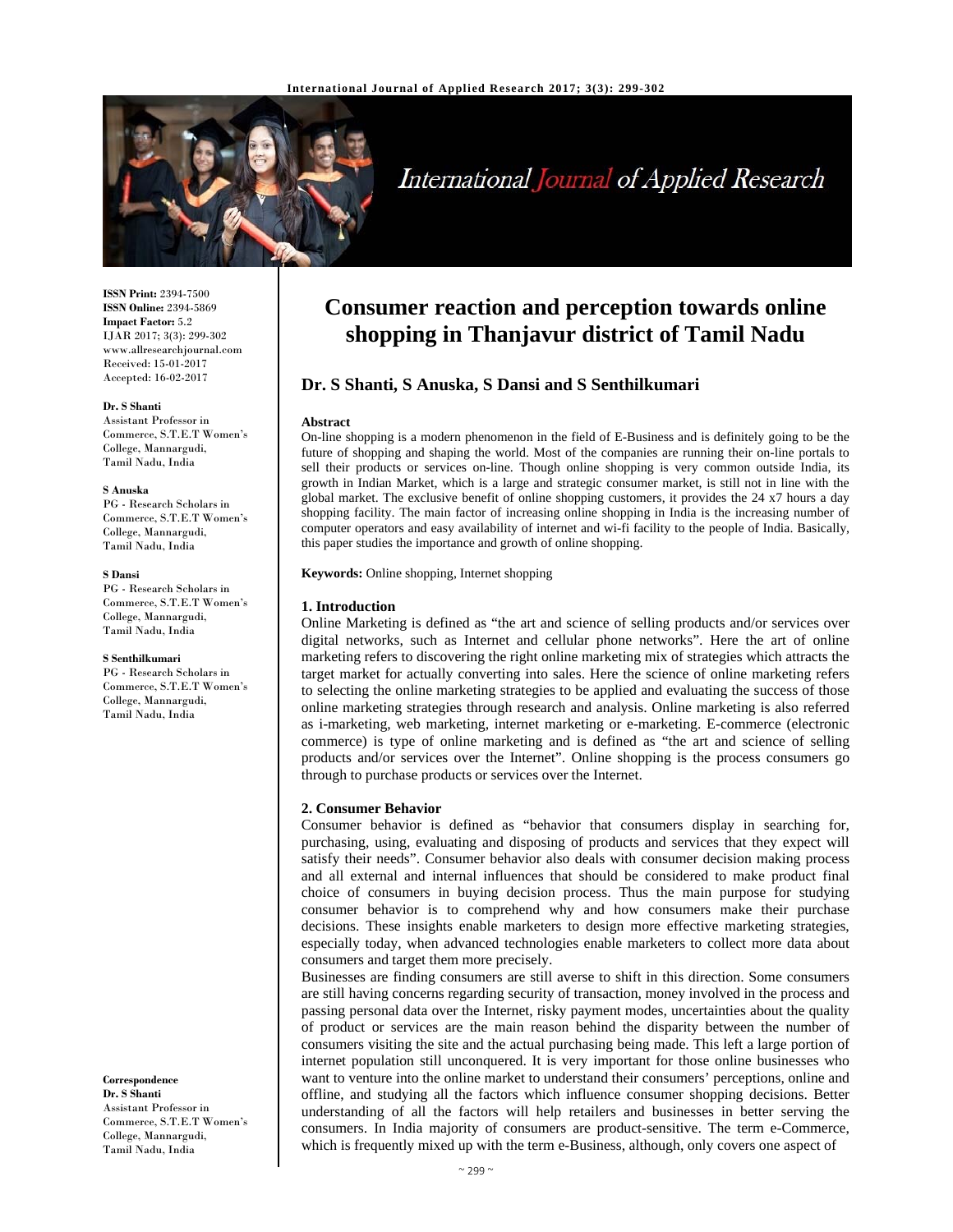e-Business, i.e. the use of an online support for the relationship building between a company and clients.

# **3. Review of Literature**

In his study researched that "yet individual attitudes do not, by themselves, influence one's intention and/or behavior. Instead that intention or behavior is a result of a variety of attitudes that the consumer has about a variety of issues relevant to the situation at hand, in this case online buying. Chandra and Sinha, 2013 [9], studied that, now days the new and latest type of retail shopping are online shopping. It has now been adopted all over the world including India. In many other countries this shopping method is still not as well known or accepted, and though the knowledge of online shopping in India is now beginning to increase rapidly. Bashir, 2013 [8], analyze that E-commerce has made life simple and innovative of individuals and groups; consumer Behavior in online shopping is different from the physical market where he has access to see the product, revealed that Consumers, all over the world, are increasingly shifting from the crowded stores to the one-click online shopping format. Wang & Yang, 2010<sup>[7]</sup>, presents that, the electronic equipment takes a high percent of the individuals shopping. Compared with other goods, online shopping of electronic goods adds great convenience to the life of the people.

#### **4. Statement of the Problem**

The problem undertaken for the study purpose is customer satisfaction of online business. The services provided from internet and e-business companies. On what basis the consumer prefers and what influence him to buy the product from online. This study will help to gain knowledge about the online business and the factors influencing a customer to prefer the schemes and what are all the future dream succeeds by the online business. This study also helps to know different types of product sold by the company and analyse the problems faced by the customer in online business.

# **5. Objectives of the study**

- $\div$  To study the percentage level of consumer awareness towards on line business
- To analyse the customer perception and satisfaction towards on- line purchase
- To know the features influencing the customer to invest in on- line purchase

# **6. Methodology**

Survey Method is followed in the study. This study is concerned with customer satisfaction for online business. The whole study has been conducted with the help of both primary and secondary data. Questionnaire was the instrument being used for collecting the primary data. Secondary data was collected from journals, magazines and records of the company. The researcher could not study the whole of the total population due to time constraints. So the information was collected through Questionnaire from 125 sample respondents often using the websites of various ebusiness in Thanjavur town.

#### **6.1 Period of the Study**

The primary data collected for the study related to the month of November 2016 to February 2017.

# **6.2 Tools of Analysis**

The collected data has been subjected to analyses by unit's appropriate tools,

- 1. Percentage analysis
- 2. Chi-Square analysis

# **7. Data Analysis and Interpretation**

Table 1: Awareness of online Business

| S. No | <b>Opinion</b> | <b>No. of Respondents</b> | Percentage |
|-------|----------------|---------------------------|------------|
|       | Yes            | 04                        |            |
|       | N٥             |                           |            |
|       | Total          |                           | 00         |

Source: Primary data

#### **Inference**

The above table shows that almost 83% of the respondents are aware of on-line purchase. Easy internet connections have made such purchase an effortless job.

| S.<br>N <sub>0</sub> | <b>Level of</b><br>satisfaction | No. of<br><b>Respondents</b> | Percentage |
|----------------------|---------------------------------|------------------------------|------------|
|                      | Highly satisfied                | 50                           | 40         |
|                      | Satisfied                       |                              | 35         |
| 3                    | Neutral                         | 19                           | 15         |
|                      | Unsatisfied                     | 08                           | 06         |
|                      | Highly unsatisfied              | 04                           | 04         |
|                      | Total                           | 125                          | 10C        |

Source: Primary data

# **Inference**

The above table shows that 40% of the respondents are highly satisfied with e-business, 35% are satisfied, 15% are neutral, 6% are unsatisfied and 4% of the respondents are highly unsatisfied with the e-business. Maximum of the customers now prefer to purchase from on-line due to time factor.

**Table 3:** Information available about products in on-line

| S. No | Opinion   | <b>No. of Respondents</b> | Percentage |
|-------|-----------|---------------------------|------------|
|       | Excellent | 50                        |            |
|       | Good      | 38                        |            |
|       | Average   | 33                        | 26         |
|       | Poor      | 04                        | 04         |
|       | Total     | 125                       |            |

Source: Primary data

#### **Inference**

The above table shows that 40% of the respondents are of the opinion that enough information is available regarding all physical features of the products in the internet to acquire.

**Table 4:** Reason for preferring online purchase

| S. No | <b>Reason</b>    | <b>No. of Respondents</b> | Percentage |
|-------|------------------|---------------------------|------------|
|       | More relaxing    | 35                        | 28         |
|       | Security         |                           | 12         |
| 3     | Convenience      | 28                        | 22         |
|       | Time saving      |                           | 14         |
|       | Door delivery    | 22                        | 18         |
| 6     | Cash on delivery | 08                        | 06         |
|       | Total            | 125                       |            |

Source: Primary data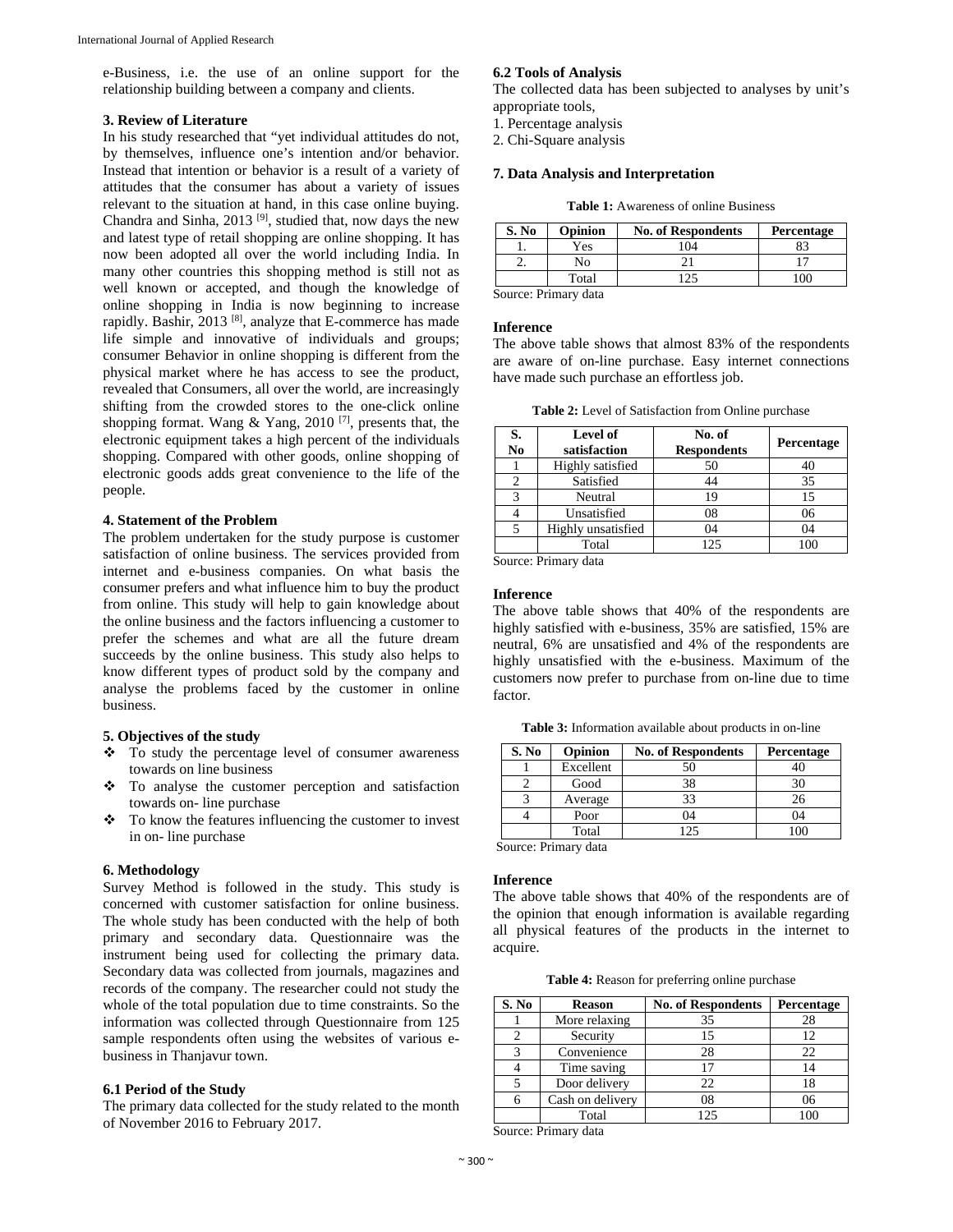#### **Inference**

The above table shows that majority 28% of the respondents prefer the online business for it to more relaxing, 22% of the respondents prefer for convenience, 18% of the respondents for door delivery arrangement by the online companies, 14% for time saving, 12% for safety and 6% of the respondents prefer for cash on delivery.

| <b>Table 5:</b> Factors influencing to purchase from Online |  |
|-------------------------------------------------------------|--|
|-------------------------------------------------------------|--|

| S.<br>No | <b>Factors</b>                   | No. of<br><b>Respondents</b> | Percentage |
|----------|----------------------------------|------------------------------|------------|
|          | Ouality                          | 38                           | 30         |
| 2        | Internet possession              | 28                           | 22         |
| 3        | Competitive price offers         | 19                           | 16         |
|          | <b>Attractive Advertisements</b> | 08                           | 06         |
|          | Low cost                         | 32                           | 26         |
|          | Total                            | 125                          | 100        |

Source: Primary data

#### **Inference**

The above table depicts the factors affecting the choice of online purchase, maximum of the respondents prefer for its quality, 22% like better for anywhere and anytime selection, 16% desire for its attractive and competitive price offers compared to rivalries.

| <b>Table 6:</b> Reason to change the purchase pattern from offline to |        |  |
|-----------------------------------------------------------------------|--------|--|
|                                                                       | online |  |

| S.<br>$\overline{\text{No}}$ | <b>Factors</b>               | No. of<br><b>Respondents</b> | Percentage |
|------------------------------|------------------------------|------------------------------|------------|
|                              | Low price                    |                              | 32         |
|                              | Easy transaction             | 28                           | 22         |
|                              | Attractive advertisement     | 20                           | 16         |
|                              | Friends and relative opinion | 15                           | 12         |
|                              | Any time shopping 24x7       | 22.                          | 18         |
|                              | Total                        | 125                          |            |

Source: Primary data

#### **Inference**

The above table shows that 32% of the respondents like to change the purchase pattern from offline to online for easy availability of the product at low price, 22% of the respondents say online transaction to be easy, 18% of the respondents like for 24x7 purchase, 16% for attractive advertisement and remaining 12% of the respondents like to change the pattern for their friends and relatives.

|  | <b>Table 7:</b> Media influencing the most about online business |  |  |
|--|------------------------------------------------------------------|--|--|
|  |                                                                  |  |  |

| S. No | <b>Media Influencing</b> | No. of<br><b>Respondents</b> | Percentage     |
|-------|--------------------------|------------------------------|----------------|
|       | Friends and relatives    |                              | 47             |
|       | Television               | 26                           | 26             |
|       | Radio                    |                              |                |
|       | Journal and Magazines    | 15                           | 15             |
|       | Internet                 | 05                           | 0 <sub>5</sub> |
|       | Total                    | 125                          |                |

Source: Primary data

#### **Inference**

The above table indicates that 47% of the respondents know the online transaction by friends and relatives, 26% of the respondents came to know the product by television advertisement, 15% of the respondents identified by and Magazine advertisement, 7% of the respondents came to by

radio advertisement and only 5% of the respondents know the product by internet.

**Table 8:** Most ideal website for on- line Purchase

| S. No | Website          | <b>No. of Respondents</b> | Percentage |
|-------|------------------|---------------------------|------------|
|       | Amazon           |                           | 32         |
|       | Flipkart         | 30                        | 24         |
|       | Snapdeal         | 20                        | 16         |
|       | Shopping zone    | 18                        | 14         |
|       | Naaptol          |                           | 14         |
|       | Total            | 125                       | LOC        |
|       | 0. <b>n</b> . 1. |                           |            |

Source: Primary data

#### **Inference**

The table shows that 32% of the respondents purchase the goods from Amazon online business company, 24% of the respondents buy from Flipkart online business company, 16% of the respondents obtain from Snapdeal and 14% each get from shopping zone and Naaptol.

| S.<br>N <sub>0</sub> | Product                                | No. of<br><b>Respondents</b> | Percentage |
|----------------------|----------------------------------------|------------------------------|------------|
|                      | Dress and clothing                     | 44                           | 35         |
| $\overline{c}$       | Cosmetics                              | 38                           | 30         |
| $\mathcal{R}$        | <b>Electronic and Durable</b><br>goods | 12                           | 10         |
|                      | Mobile phone                           | 16                           | 15         |
| 5                    | Home appliance and Food<br>items       | 0.5                          | 04         |
|                      | Others                                 | 10                           | 06         |
|                      | Total                                  | 125                          | 100        |

Source: Primary data

# **Inference**

The table no: 10 shows that majority 35% of the respondents buy dress and clothing, 30% of the respondents buy cosmetics goods, 15% buy mobile phones, 10% buy Electronic and Durable goods, 6% buy other goods and only 4% of the respondents buy Home appliance and food items from online mode.

# **8. Findings**

- Maximum of the respondents are aware of online shopping in today's ambience
- Though latest concept gained a wide acceptance among Indian customers
- Majority of the customers prefer online for its more relaxing and convenient shopping
- Quality and cost is rated as the major factor influencing in online shopping among maximum customers
- Amazon is regarded as number one shopping company among maximum customers
- Easy transaction with 24x7 services is considered to be the reason for customer shifting from offline to online
- Dress material and cosmetics are the chief products acquired through online shopping

#### **9. Suggestions**

Online websites should concentrate more to the female segments as results prove that females shop more in online shopping as compared to men. So companies should devise the policies and strategies to magnetize more number of people in this segment in future also. Awareness regarding